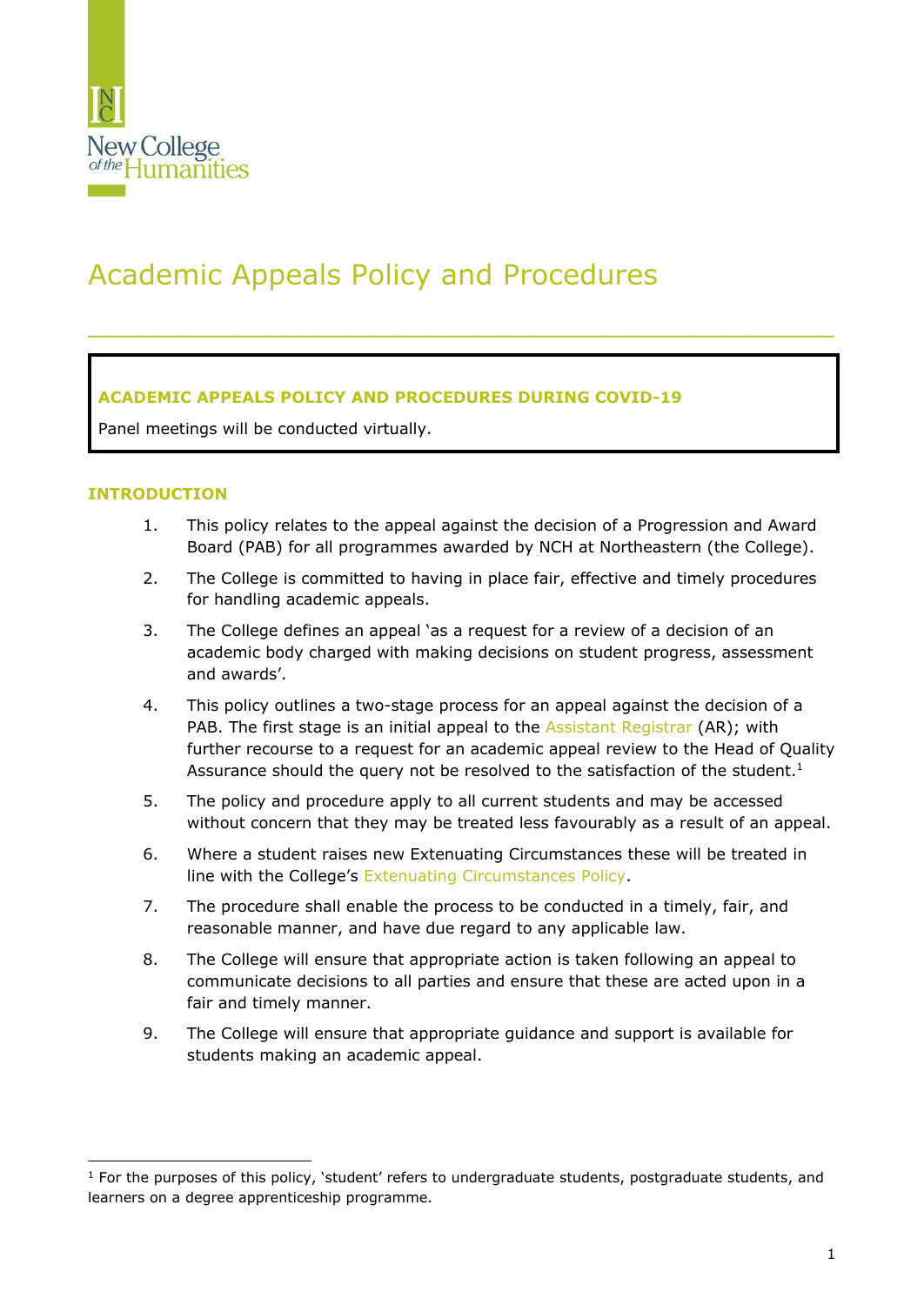- 10. The College will have effective arrangements, through its Academic Board, to monitor, evaluate and improve the effectiveness of its policy and procedure and to reflect on the outcomes for enhancement purposes.
- 11. The College shall ensure that suitable briefing and support is provided for all staff and students involved in handling or supporting appeals.

### **OTHER POLICIES AND PROCEDURES**

- 12. The policy does not cover the following matters, for which separate procedures exist:
	- 12.1. Disciplinary matters (refer to the Student Code of Conduct and Disciplinary [Procedures\)](https://www.nchlondon.ac.uk/about-us/academic-handbook/nch-policies-and-procedures/nch-general/)
	- 12.2. Complaints relating to the NCH Student Union (further information can be sought from the President of the NCH Student Union)
	- 12.3. Complaints of personal misconduct against a member of staff (refer to the [Complaints Procedure](https://www.nchlondon.ac.uk/about-us/academic-handbook/nch-policies-and-procedures/nch-general/) for Students)
	- 12.4. Complaints of specific concern or expression of dissatisfaction about the programmes, facilities or services provided by the College, or about actions or lack of actions by the College and its staff (refer to the [Complaints](https://www.nchlondon.ac.uk/about-us/academic-handbook/nch-policies-and-procedures/nch-general/)  [Procedure](https://www.nchlondon.ac.uk/about-us/academic-handbook/nch-policies-and-procedures/nch-general/) [for Students\)](https://www.nchlondon.ac.uk/about-us/academic-handbook/nch-policies-and-procedures/nch-general/)
- 13. Where an appeal is deemed to fall under the separate procedures listed above, the College will inform the student that the matters raised have been referred to be dealt with under the appropriate procedure.
- 14. The College takes appeals seriously and expects students to submit an appeal in a responsible manner. Where the College receives a frivolous or vexatious appeal, this will be referred under [Student Code of Conduct and Disciplinary Procedures.](https://www.nchlondon.ac.uk/about-us/academic-handbook/nch-policies-and-procedures/nch-general/) An appeal can only be lodged by the student and cannot be made by a third party, other than in circumstances where, at the time allowed for the appeal to be lodged, the student is suffering from such physical or mental incapacity as to prevent the student acting for themselves.
- 15. Where students receive their formally published results and are unclear on any terminology or the impact of these results, they should in the first instance contact the [Academic Services Coordinator,](mailto:registry@nchlondon.ac.uk) who can advise students on their results. Where they remain dissatisfied, students have the right to submit an academic appeal.

## **GROUNDS FOR AN ACADEMIC APPEAL**

- 16. The College defines academic judgment as 'a decision about scholarship that only a suitably experienced academic can make', similar to the definition used by the Office of the Independent Adjudicator (OIA). There is no right of appeal by students against the academic judgments of academic staff or of recognised committees of Academic Boards, including PABs, i.e. a student cannot appeal a mark or grade given for an assessment except where there has been an irregularity in the assessment process.
- 17. A student may appeal the decision of a PAB where: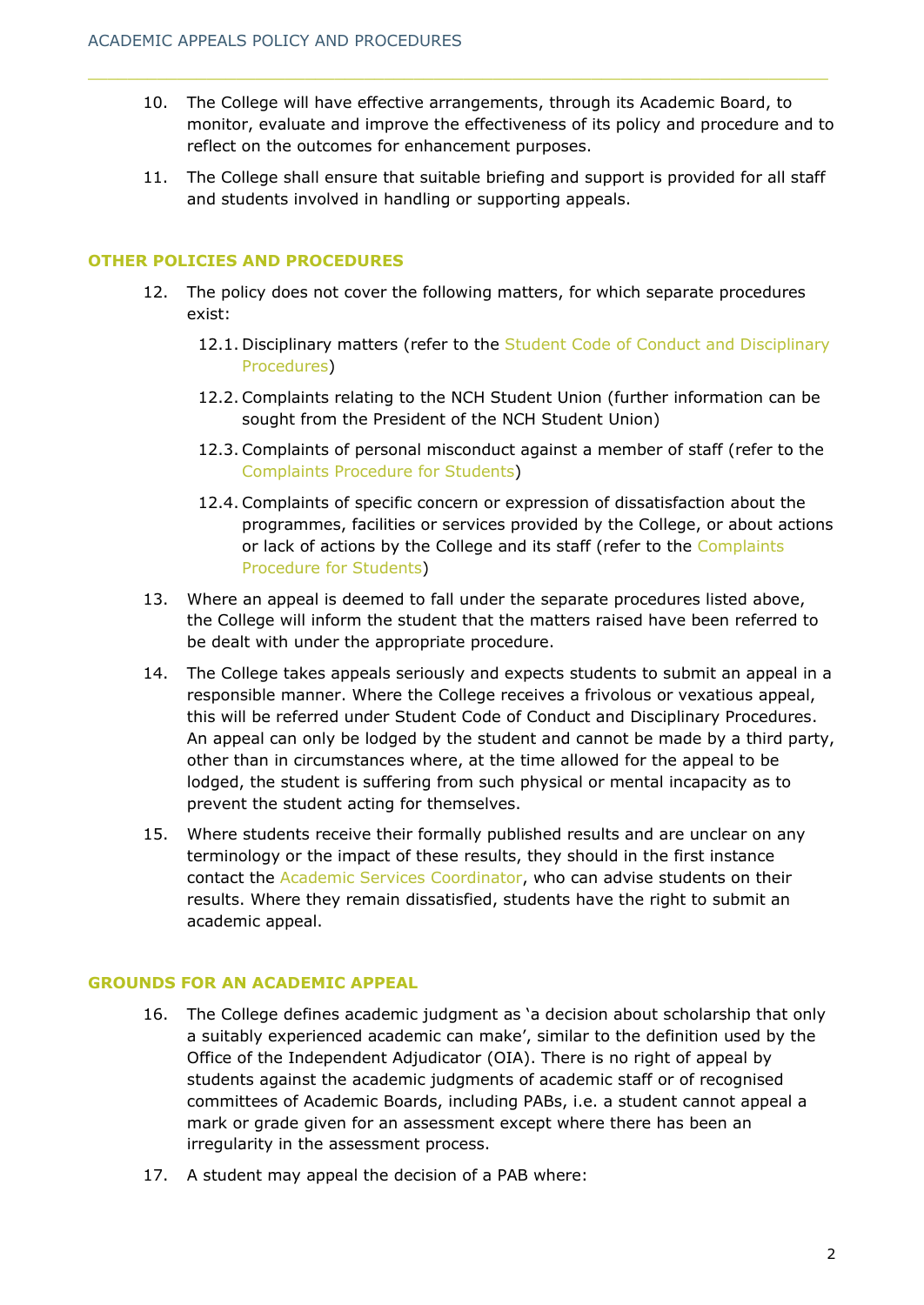- 17.1. New, relevant, written extenuating circumstances are presented (see the [Extenuating Circumstances](https://www.nchlondon.ac.uk/about-us/academic-handbook/nch-policies-and-procedures/academic-policies/) Policy), supported by appropriate evidence, that for good reason were not originally made available to the ECP, and therefore were not considered at the time of the decision of the PAB.
- 17.2. Processes were not conducted in accordance with current approved policies and procedures, or other irregularity concerned with the assessment process.
- 17.3. There has been a material and significant error in the recording and/or processing of assessments/results.
- 17.4. There has been a procedural error in the calculation of the award/progression decision.
- 17.5. There is evidence of bias.
- 17.6. Academic penalties were not applied in accordance with current approved policies and procedures.
- 18. In making an academic appeal the burden of proof is on the student to show that one of the matters listed above applies.
- 19. The standard of proof in academic appeals is on the 'balance of probabilities' rather than 'beyond reasonable doubt'.

### **STAGE 1: AN APPEAL ABOUT THE DECISION OF A PROGRESSION AND AWARD BOARD**

- 20. A student wishing to appeal the decision of a PAB must submit an Academic Appeal Form to the Assistant Registrar (AR) within 14 calendar days of the date of the publication of results. Where an appeal is received outside of this deadline it will be considered at the discretion of the AR.
- 21. The AR and a member of the Quality Team will investigate the appeal and the AR will provide a written response within 14 calendar days of receipt of the appeal.
- 22. Where the appeal is not resolved to the student's satisfaction, the student may request an academic appeal review within 14 calendar days of the receipt of the AR's written notification.

#### **STAGE 2: ACADEMIC APPEAL REVIEW**

- 23. A request for an academic appeal review to the Registrar must be made by the submission of an Academic Appeal Review Form, accompanied by any necessary supporting evidence, within 14 calendar days of receipt of the appeal outcome. Where a request for an academic appeal review is received outside of these deadlines, it will be considered at the discretion of the Registrar.
- 24. The Registrar shall assess whether there are valid grounds for a review.
- 25. Where the Registrar, on the basis of evidence, upholds the Stage 1 appeal, the Chair of the relevant PAB will be required to take Chair's action to amend the decision of the PAB.
- 26. Where elements of the appeal relate to non-procedural matters, the Registrar will consult with the Chair of the relevant PAB.
- 27. Where the Registrar, having reviewed the appeal, considers that there is ambiguity in the procedures or evidence, an Academic Appeal Review Board (AARB) will be convened, to which the student will be invited.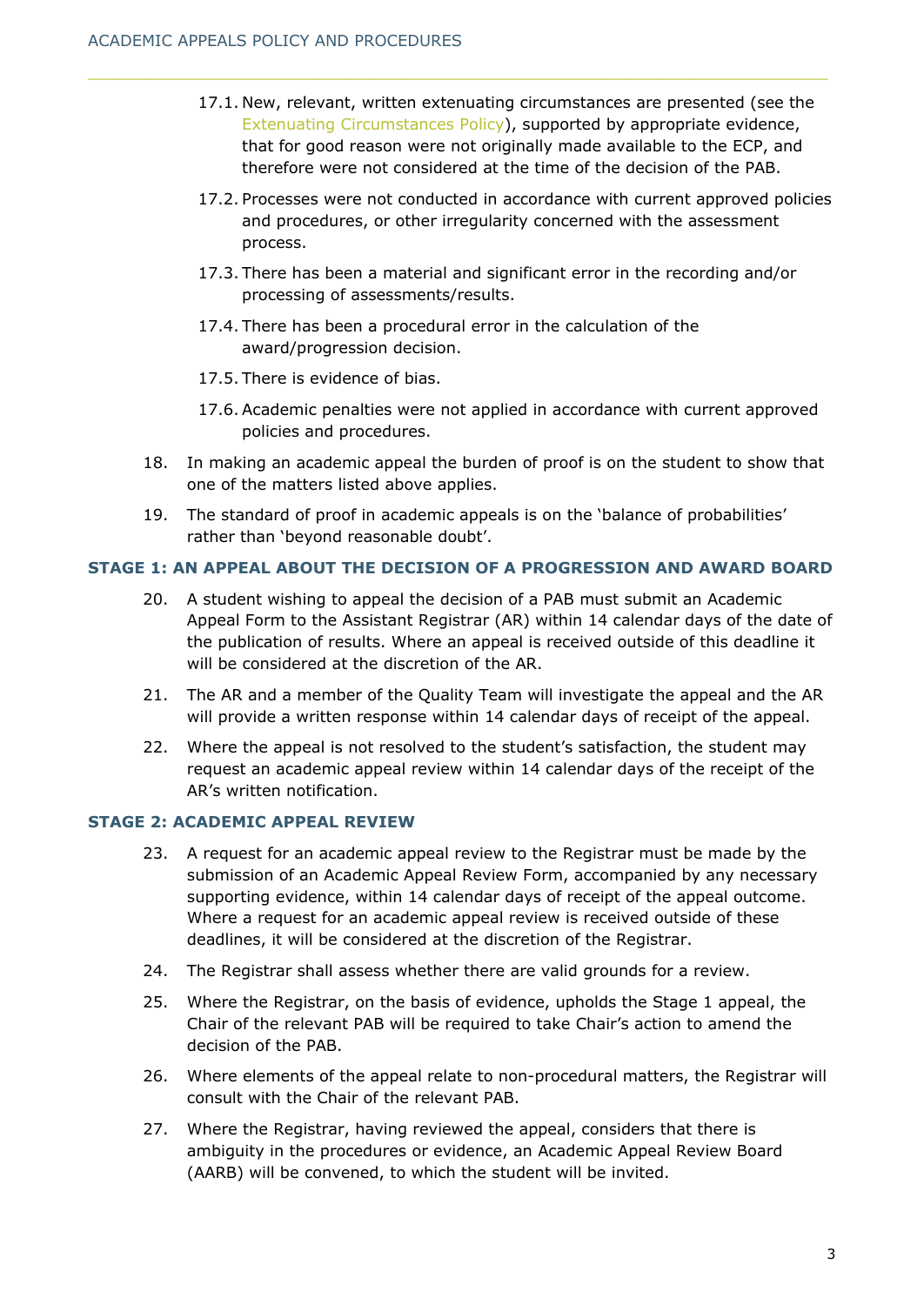28. Where there are no grounds for an appeal review, the student will be informed and notified that this marks the end of the College's internal procedures and will be issued a Completion of Procedures letter (COP). The letter will draw the student's attention to the Office of the Independent Adjudicator, to whom any final appeal can be made.

## **ACADEMIC APPEAL REVIEW BOARD**

29. The composition of each AARB shall be:

29.1. A Dean (Chair)

- 29.2. A Head of Faculty
- 29.3. One member drawn from Academic Board or the Teaching, Learning and Enhancement Committee
- 30. All members must be independent of any Faculty to which the appeal relates.
- 31. All members must be present.
- 32. A member of the Quality Team will serve as the Secretary of the AARB to advise the panel on procedural issues and record the decisions of the panel.

### **DECISION OF AN ACADEMIC APPEAL REVIEW BOARD**

- 33. The Chair of the relevant PAB is required to accept the decision of the AARB.
- 34. Where the appeal is upheld, the Secretary will write to the student within seven calendar days with AARB's decision.
- 35. Where the appeal is rejected or not resolved to the student's satisfaction at this stage, they will be informed in writing that this will mark the end of the College's appeals process. The College will provide the student with a COP.

#### **EXTERNAL EXAMINERS**

36. The appropriate Award External Examiner will be informed of any changes to PAB decisions made as a result of an academic appeal that a change to a progression or award decision is required.

#### **MONITORING AND REPORTING, MONITORING, AND REVIEWING**

- 37. The Registrar will report to Academic Board statistical information relating to academic appeals on an annual basis.
- 38. Academic Board will monitor the data and make recommendations as appropriate.
- 39. Academic Board will review the policy and procedures for their effectiveness.